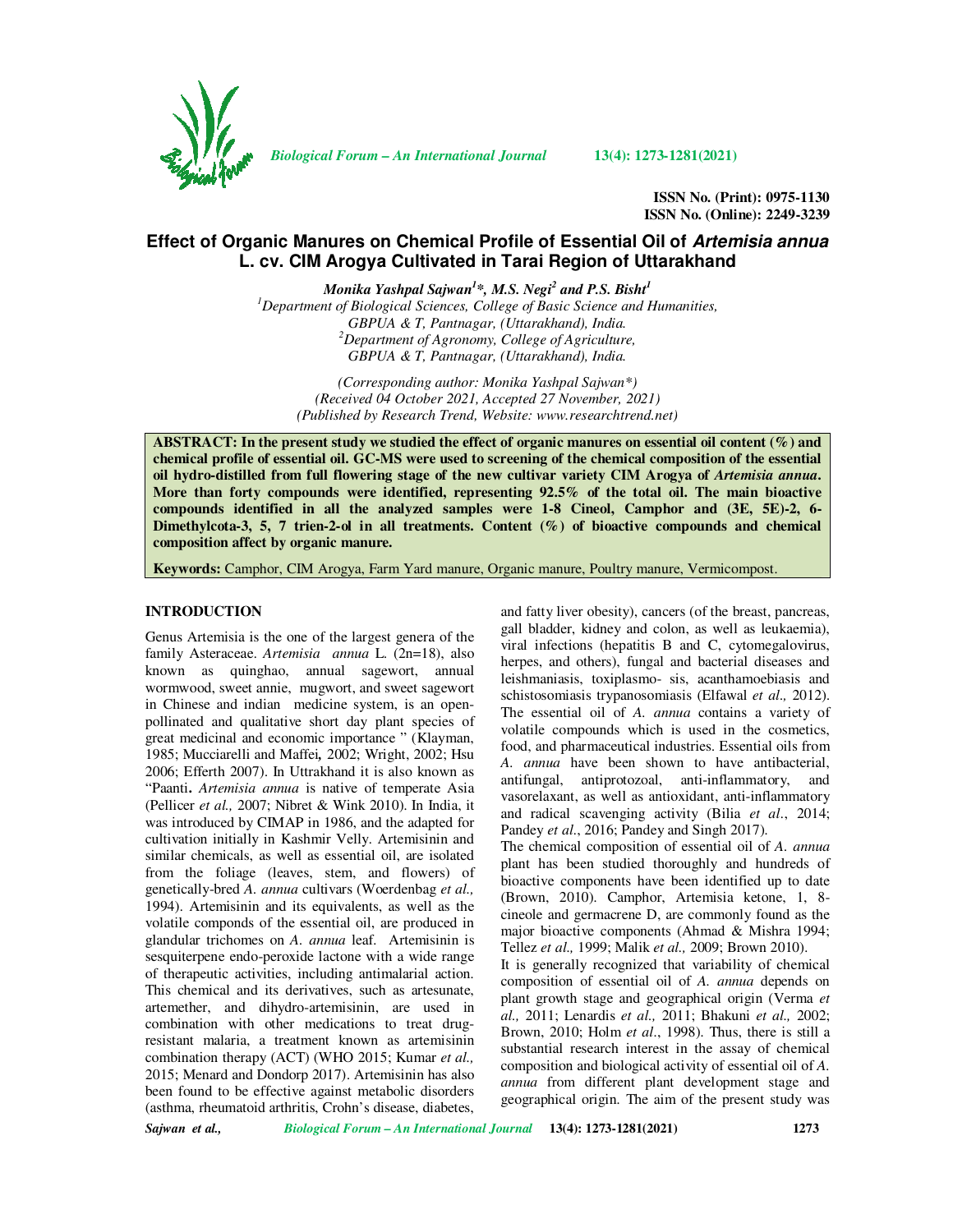to reveal the effect of organic manures on essential oil content (%) and chemical profile of the essential oil of *A. annua* L. cv. CIM Arogya cultivated in Tarai region of Uttarakhand, at the full flowering stage.

## **MATERIAL AND METHODS**

#### *A. Field trials*

Plants of *A. annua* cv. CIM Arogya were raised in the experimental field of G. B. Pant University, Pantanagar, Uttarakhand, (29°N, 79.5°E) and the altitude of 243.83 meter above mean sea level during 2018-19.The soil in the experimental field was course in texture, with a pH of 7.1, electrical conductivity of 0.11 ds m1, nitrogen of 281.35 kg ha<sup>-1</sup>, phosphorus of 29.23 kg ha<sup>-1</sup>, and potassium of 309.34  $kg$  ha<sup>-1</sup>.

#### *B. Sowing and Transplantation*

Seeds of *A. annua* cv. CIM Arogya collected from the Central Institute of Medicinal and Aromatic Plant (CIMAP) at Lucknow, India. Seeds were sown in 4m × 1m nursery bed in late December 2018 and seedlings were transplanted into the field in early March 2019. The plot was  $34.20$  m2 (5.70m  $\times$  6 m) in size, with a plant to plant distance of 45 cm and a row to row distance of 50 cm. The plants were irrigated till the requirement.

**Treatments:** T1: Control (without manure), T2: 10 ton ha $^{-1}$  Farm yard manure, T3: 5 ton ha $^{-1}$  Vermicompost, T4: 5 ton ha<sup>-1</sup> Poultry manure, T5: 10 ton ha<sup>-1</sup> Farm yard manure + 5 ton ha<sup>-1</sup> Vermicompost + 5 ton ha<sup>-1</sup> Poultry manure, T6: Chemical fertilizers (NPK).

Farm yard manure, poultry manure and vermicompost were used as the source of organic manure and Urea, murate of potash and diammonium phosphate, were used as the source of nitrogen, potassium and phosphorus, respectively. Nitrogen fertilizer 150 kg ha<sup>-1</sup> were applied in four equal splits, one at the time of transplantation and  $2<sup>nd</sup>$ ,  $3<sup>rd</sup>$  and  $4<sup>th</sup>$  at continuous in 30 days, respectively. While Potassium and Phosphorus fertilizers (50 kg ha<sup>-1</sup> each) were applied at the time of transplantation. Organic manure was applied at the time of seedling transplantation.

The experimental design was organized in a randomized block design (RBD), of which each treatment have three replicates. The plants were collected at full flowering stage.

## *C. Isolation of Essential oils*

The fresh flowers of the 6 different treatments (200 g. each) were hydro-distilled for 4 hrs. separately in a Clevenger–type apparatus in 500 ml water. The resulting data (%) were calculated as volume of essential oils per 200 gm. of flower fresh weight basis. The essential oils were collected, dried over anhydrous sodium sulphate and stored in a refrigerator at 4°C until analyzed.

*D. Gas chromatography- Mass spectrometry (GC-MS)*  GC-MS analysis of essential oil of six different treatments (Organic manures and NPK) was carried out an GC-MS QP2010 Plus (Gas Chromatograph Mass spectrometer, SHIMADZU, USA.) with Rxi ®-5Sil MS capillary Gas Chromatography column (5% phenyl and 95% dimethyl polysiloxane) with ID: 0.25mm, dimension: 30 mts, and df: 0.25µm. In the gas chromatography part, conditions were; helium as a carrier gas at flow rate of mobile phase was set at 1.21 ml/min, injected temperature (oven temperature) was 80ºC upraised to 250ºC at 5ºC/min. The injected volume was 1µl volume.

## **RESULTS AND DISCUSSION**

#### *A. Essential Oil Content*

The essential oil content (%) from the flower of *A. annua* L. cv. CIM Arogya in 6 different treatments are presented in Table 1. The oil content (%) was varies from treatment to treatment. Maximum oil content  $(\%)$ was found in T8 application of 10 tonne  $ha^{-1}$  farmyard manure+ 5 tonne ha<sup>-1</sup> vermicompost+ 5 tonne ha<sup>-1</sup> poultry manure (1.4%), followed by T12 (0.98 %) and minimum in T1 (0.64%).

Different scientist, have used chemical fertilizers to increase the *A. annua* essential oil. An rise in the oil content  $(\%)$  was also observed by Singh (2000), i.e. 84.6, 76.26 and 60.42 kg/ha with 100, 50 and 0 kg/ha of nitrogen.

**Table 1: Impact of Organic manures on Essential oil content (%) in** *A. annua* **L. cv. CIM Arogya** 

| Sr. No. | <b>Treatments</b> | Essential Oil Content $(\% )$ |
|---------|-------------------|-------------------------------|
|         |                   | 0.64                          |
|         |                   | 0.71                          |
|         |                   | 0.68                          |
|         |                   | 0.72                          |
|         |                   |                               |
|         |                   | 0 ዓጻ                          |

*A. Characterization of Bioactive constituents by Gas Chromatography- Mass Spectrometry (GC-MS)* 

In the present study, impact of organic manure on essential oil composition of *A. annua* cv. CIM Arogya were examined by GC-MS and the bioactive compound identified with the NIST library WILLEY and mass spectrum. Identified bioactive compounds are presented in Tables 2-7. GC-MS analysis of essential oil of *A. annua* L. cv. CIM Arogya revealed the presence of major bioactive compounds  $(>2.0 \%$  quantity) such as, 1-8 Cineol (Eucalyptol), Camphor, (3E, 5E)-2, 6- Dimethylocta-3, 5, 7-trien-2-ol, 1, 5, 7-Octatrien-3-ol, 2, 6-dimethyl-, 1, 5- Heptadien-4-one, 3, 3, 6-trimethyl, Sabinene, Camphene, Cymene <para->, 1, 6-CYCLODECADIENE, 1-METHYL-5-METHYLENE-, 1, 5-Heptadien-4-one, 3, 3, 6- trimethyl-, Myrcene, 3- CYCLOHEXEN-1-OL, and 4-METHYL-1-(1- METHYLETHYL).

More than 40 bioactive compounds were identified in the T1 (control). Camphor (27.89%), Eucalyptol (25.39%) and (3E, 5E)-2, 6- Dimethylcota-3, 5, 7 trien-2-ol (5.97%) are recorded as the main components. The rest of the compounds identified in T1 are presented in Table 2. In the Oil of T2 50 bioactive compounds  $(\%)$ are identified out of which Eucalyptol (23.84%), Camphor (19.68%) and (3E, 5E)-2, 6- Dimethylcota-3, 5, 7 trien-2-ol (5.63%), sabinene (4.43%) are the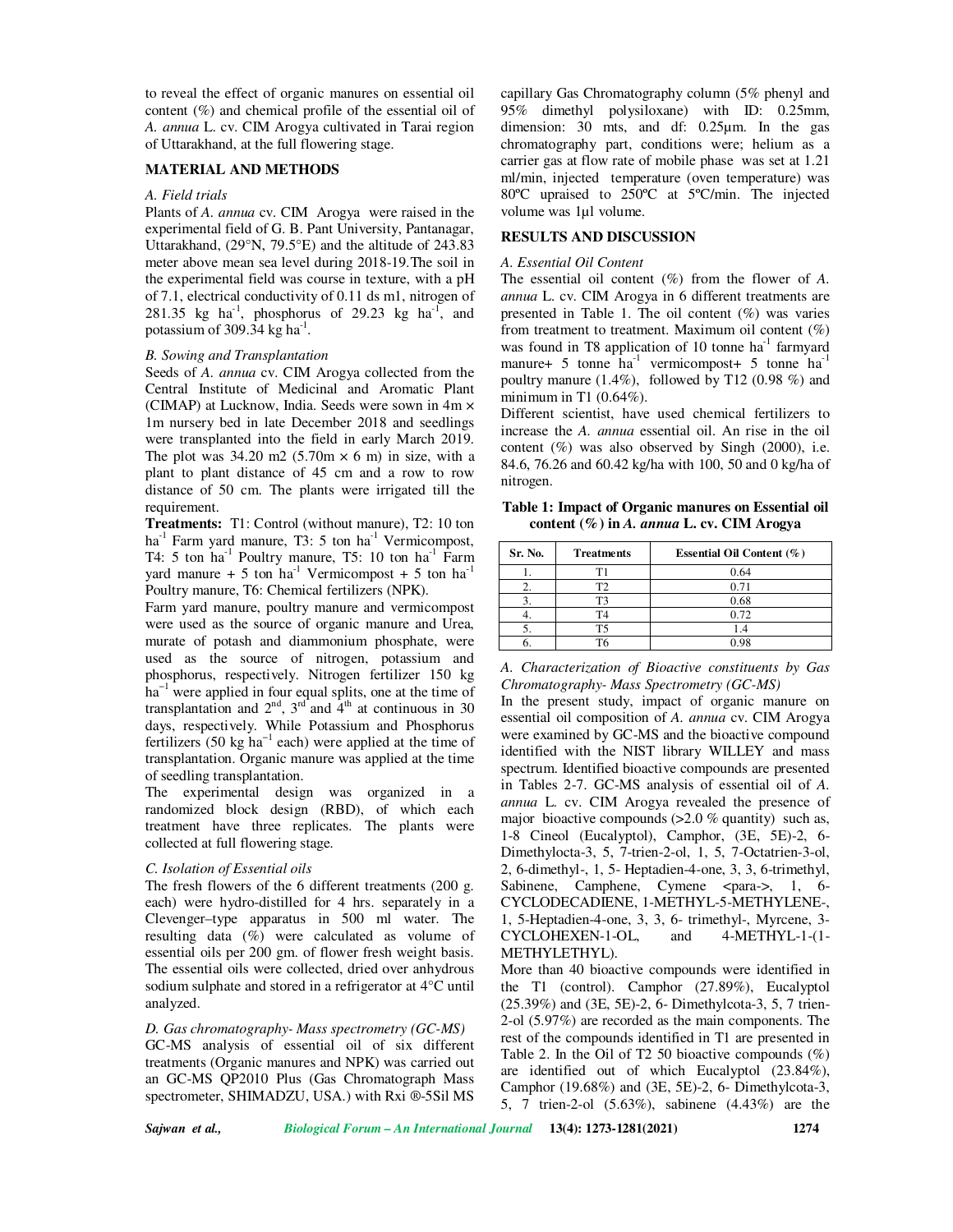dominant comparison to other compounds. The rest of the compounds identified in T4 are presented in Table 3. In T3 53 bioactive compounds (%) were identified. Eucalyptol (34.18%), Camphor (11.23%) and (3E, 5E)- 2, 6- Dimethylcota-3, 5, 7 trien-2-ol (8.14%), 1, 5, 7- Octatriene-3-ol, 2, 6-dimethyl-(5.70%) and sabinene (4.77%) are the dominant components. The rest of the compounds identified in T5 are listed in Table 4.

In T4 48 compounds were identified. Major bioactive compounds are Eucalyptol (35.57%), Camphor (21.15%), sabinene (4.56%) and (3E, 5E)-2, 6- Dimethylcota-3, 5, 7 trien-2-ol (3.56%). The rest of the compounds identified in T7 are presented in Table 5. In T5 (FYM+ Vermicompost + Poultry manure) more than 45 bioactive compounds were identified. The most abundant compound were Eucalyptol (33.20%), Camphor (24.11%), (3E, 5E)-2, 6- Dimethylcota-3, 5, 7 trien-2-ol (5.29%) and sabinene (4.60%). The rest of the compounds identified in T5 are presented in Table 6.

In T6 (NPK) 50 bioactive compounds were identified of which the most abundant compounds were Eucalyptol (29.80%), Camphor (26.00%) and (3E, 5E)-2, 6- Dimethylcota-3, 5, 7 trien-2-ol (5.60%), camphene (4.03%) and 1, 5, 7-Octatriene-3-ol, 2, 6-dimethyl- (4.01%). The rest of the bioactive compounds identified in T6 are presented in Table 7.

| Peak# | R.Time | Area      | Area% | Name                                                                   |
|-------|--------|-----------|-------|------------------------------------------------------------------------|
| 1.    | 6.198  | 3594323   | 0.26  | TRICYCLO[2.2.1.0(2, 6)]HEPTANE, 1, 7, 7-TRIMETHYL-                     |
| 2.    | 6.576  | 30094228  | 2.16  | Pinene <alpha-></alpha->                                               |
| 3.    | 7.146  | 57364483  | 4.12  | Camphene                                                               |
| 4.    | 7.992  | 55334091  | 3.97  | Sabinene                                                               |
| 5.    | 8.110  | 10657250  | 0.77  | Pinene<br>beta->                                                       |
| 6.    | 8.638  | 28962799  | 2.08  | 7-METHYL-3-METHYLENE-1, 6-OCTADIENE                                    |
| 7.    | 9.700  | 8119821   | 0.58  | Terpinene <alpha-></alpha->                                            |
| 8.    | 10.533 | 353567546 | 25.39 | Eucalyptol                                                             |
| 9.    | 11.433 | 14576367  | 1.05  | Terpinene <gamma-></gamma->                                            |
| 10.   | 12.017 | 13651251  | 0.98  | Sabinene hydrate <cis-></cis->                                         |
| 11.   | 12.573 | 4248931   | 0.31  | Terpinolene                                                            |
| 12.   | 13.440 | 5186393   | 0.37  | Butanoic acid, 2-methyl-, 2-methylbutyl ester                          |
| 13.   | 13.980 | 83153704  | 5.97  | (3E, 5E)-2, 6-Dimethylocta-3, 5, 7-trien-2-ol                          |
| 14.   | 14.212 | 6408640   | 0.46  | Chrysanthenone                                                         |
| 15.   | 14.778 | 9421033   | 0.68  | 2-Cyclohexen-1-ol, 1-methyl-4-(1-methylethyl)-, trans-                 |
| 16.   | 15.721 | 388409160 | 27.89 | Camphor                                                                |
| 17.   | 15.817 | 5438182   | 0.39  | Chrysanthemol <trans-></trans->                                        |
| 18.   | 15.940 | 1796785   | 0.13  | Bicyclo[3.1.0] hexan-2-one, 5-(1-methylethyl)-                         |
| 19.   | 16.164 | 60234118  | 4.32  | 1, 5, 7-Octatrien-3-ol, 2, 6-dimethyl-                                 |
| 20.   | 16.319 | 4337930   | 0.31  | 5-OCTEN-2-YN-4-OL                                                      |
| 21.   | 16.598 | 22376185  | 1.61  | Terpineol <delta-></delta->                                            |
| 22.   | 16.989 | 42095386  | 3.02  | 3-CYCLOHEXEN-1-OL, 4-METHYL-1-(1-METHYLET                              |
| 23.   | 17.350 | 1777091   | 0.13  | trans-p-mentha- $1(7)$ , 8-dien-2-ol                                   |
| 24.   | 17.524 | 1049959   | 0.08  | Bicyclo <sup>[3.1.1</sup> ]hept-2-ene-2-carboxaldehyde, 6, 6-dimethyl- |
| 25.   | 17.671 | 25858007  | 1.86  | (+)-ALPHA-TERPINEOL (P-MENTH-1-EN-8-OL)                                |
| 26.   | 18.808 | 7236072   | 0.52  | 2-Cyclohexen-1-ol, 2-methyl-5-(1-methylethenyl)-, cis-                 |
| 27.   | 19.183 | 2739993   | 0.20  | Butanoate <2-methyl-, $(3Z)$ -hexenyl->                                |
| 28.   | 21.591 | 9958938   | 0.72  | Lavandulyl acetate                                                     |
| 29.   | 25.270 | 2737148   | 0.20  | Copaene <alpha-></alpha->                                              |
| 30.   | 25.903 | 4152977   | 0.30  | BUTANOICACID, 3-METHYL-, PHENYLMETHYLES                                |
| 31.   | 27.096 | 29986837  | 2.15  | Caryophyllene $\lt(E)$ ->                                              |
| 32.   | 28.528 | 2226346   | 0.16  | Humulene <alpha-></alpha->                                             |
| 33.   | 28.717 | 25446345  | 1.83  | Farnesene $\lt$ (E)-, beta->                                           |
| 34.   | 29.662 | 35076958  | 2.52  | 1, 6-CYCLODECADIENE, 1-METHYL-5-METHYLENE-                             |
| 35.   | 29.920 | 3393958   | 0.24  | Naphthalene, decahydro-4a-methyl-1-methylene-7-(1-meth                 |
| 36.   | 30.202 | 8153646   | 0.59  | Bicyclogermacrene                                                      |
| 37.   | 31.167 | 1610038   | 0.12  | Isogermacrene D                                                        |
| 38.   | 33.167 | 2078084   | 0.15  | Naphthalene, 1, 2, 3, 4, 4a, 5, 6, 8a-octahydro-4a, 8-dimethyl-2-      |
| 39.   | 33.443 | 2704200   | 0.19  | Spathulenol                                                            |
| 40.   | 33.547 | 2620683   | 0.19  | Caryophyllene oxide                                                    |
| 41.   | 33.731 | 1463336   | 0.11  | Ledene oxide-(II)                                                      |
| 42.   | 35.087 | 5619274   | 0.40  | (3R, 3aS, 6S, 7R)-3, 6, 8, 8-Tetramethyloctahydro-1H-3a, 7-me          |
| 43.   | 35.295 | 2071528   | 0.15  | TRICYCLO[8.6.0.0(2, 9)]HEXADECA-8, 16, HEAD, TAIL-                     |
| 44.   | 35.544 | 1745570   | 0.13  | Selina-3, 11-dien-6-alpha-ol                                           |
| 45.   | 35.909 | 1435441   | 0.10  | Perilla alcohol tiglate                                                |
| 46.   | 36.667 | 2574899   | 0.18  | Intermedeol                                                            |

**Table 2: List of Bioactive compounds present in Treatment 1.**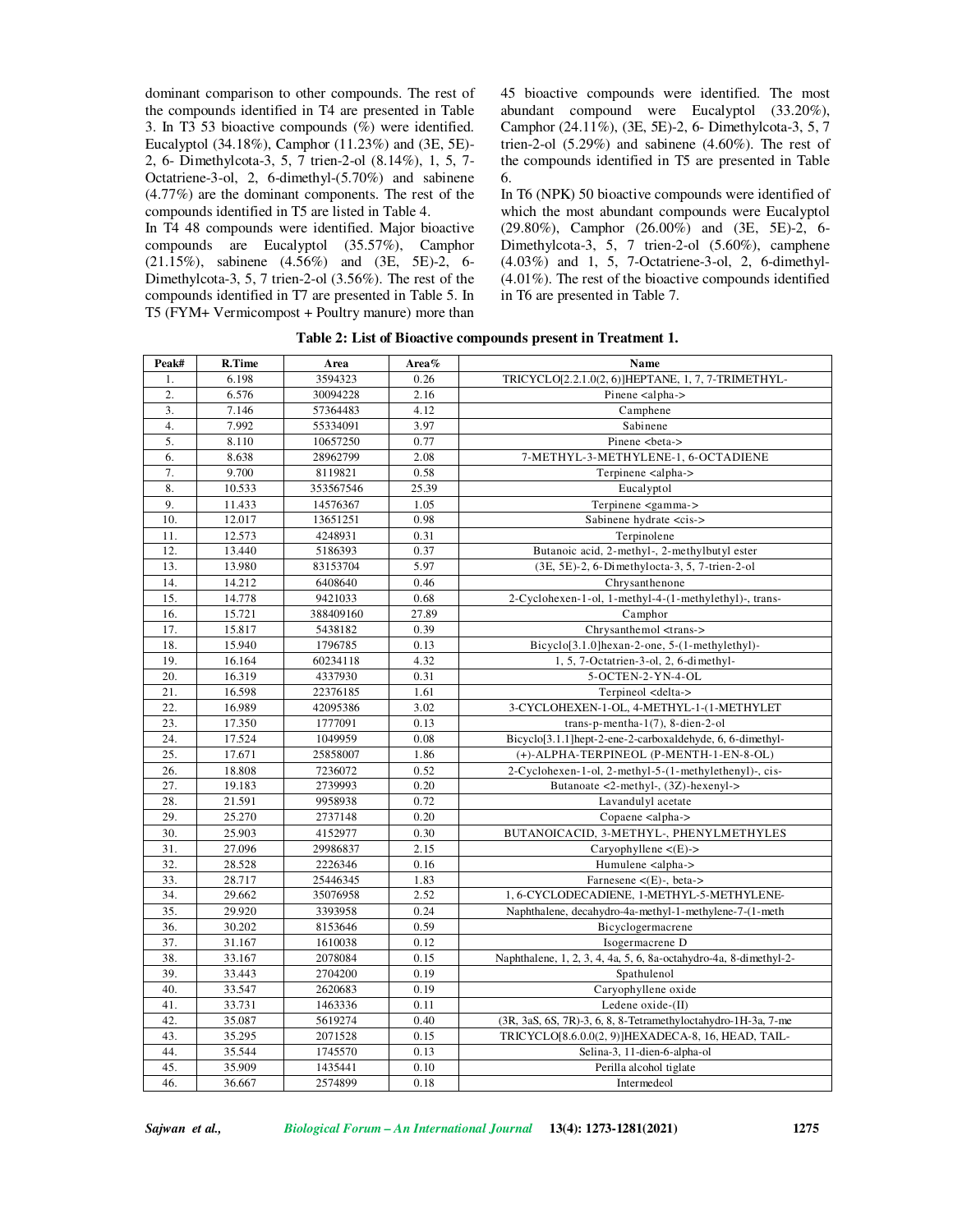| Peak#             | R.Time | Area      | Area% | Name                                                              |
|-------------------|--------|-----------|-------|-------------------------------------------------------------------|
| 1.                | 6.190  | 1920477   | 0.18  | Tricyclo <sup>[2.2.1.0(2, 6)</sup> ]heptane, 1, 7, 7-trimethyl-   |
| 2.                | 6.333  | 1562181   | 0.15  | Thujene <alpha-></alpha->                                         |
| 3.                | 6.566  | 25966400  | 2.42  | Pinene <alpha-></alpha->                                          |
| 4.                | 6.930  | 1359802   | 0.13  | BENZENE, (2-METHYLPROPYL)-                                        |
| 5.                | 7.118  | 38264179  | 3.57  | Camphene                                                          |
| 6.                | 7.975  | 47495415  | 4.43  | Sabinene                                                          |
| 7.                | 8.097  | 8323435   | 0.78  | Pinene oxide<br>beta->                                            |
| 8.                | 8.610  | 29406351  | 2.74  | $CINEOLE <$ DEHYDRO-1, 8-> DB5-408                                |
| 9.                | 9.694  | 7809029   | 0.73  | Terpinene <alpha-></alpha->                                       |
| 10.               | 10.512 | 339154353 | 31.66 | Eucalyptol                                                        |
| 11.               | 11.417 | 11569729  | 1.08  | Terpinene <gamma-></gamma->                                       |
| 12.               | 11.995 | 10004568  | 0.93  | Sabinene hydrate <cis-></cis->                                    |
| 13.               | 12.566 | 1743026   | 0.16  | Terpinolene                                                       |
| 14.               | 12.941 | 1511120   | 0.14  | Epoxymyrcene<6, $7 -$                                             |
| 15.               | 13.422 | 14692542  | 1.37  | Butyrate <3-methylbutyl-, 2-methyl->                              |
| 16.               | 13.748 | 60335792  | 5.63  | (3E, 5E)-2, 6-Dimethylocta-3, 5, 7-trien-2-ol                     |
| 17.               | 14.194 | 6391573   | 0.60  | Bicyclo <sup>[3.1.1</sup> ] hept-2-en-6-one, 2, 7, 7-trimethyl-   |
| 18.               | 14.544 | 5845585   | 0.55  | Mentha-2, 8-dien-1-ol <trans-, p-=""></trans-,>                   |
| 19.               | 15.542 | 252876326 | 23.60 | Camphor                                                           |
| 20.               | 15.719 | 2068932   | 0.19  | Camphene hydrate                                                  |
| 21.               | 15.864 | 1909697   | 0.18  | BICYCLO[3.1.0]HEXAN-2-ONE, 5-(1-METHYLETHYL                       |
| 22.               | 16.068 | 40376111  | 3.77  | 1, 5, 7-Octatrien-3-ol, 2, 6-dimethyl-                            |
| 23.               | 16.249 | 2568283   | 0.24  | Chrysanthenol <cis-></cis->                                       |
| 24.               | 16.521 | 10849837  | 1.01  | Cyclohexanemethanol, .alpha., .alpha.-dimethyl-4-methylen         |
| 25.               | 16.921 | 26371375  | 2.46  | 3-CYCLOHEXEN-1-OL, 4-METHYL-1-(1-METHYLET                         |
| 26.               | 17.467 | 705158    | 0.07  | BICYCLO[3.1.1]HEPT-2-ENE-2-CARBOXALDEHYDE,                        |
| 27.               | 17.619 | 19682201  | 1.84  | (+)-ALPHA-TERPINEOL (P-MENTH-1-EN-8-OL)                           |
| 28.               | 18.812 | 2897765   | 0.27  | Carveol <trans-></trans->                                         |
| 29.               | 19.168 | 3131537   | 0.29  | Butanoate <2-methyl-, (3Z)-hexenyl->                              |
| 30.               | 19.410 | 3112120   | 0.29  | Butanoic acid, 2-methyl-, hexyl ester                             |
| $\overline{31}$ . | 21.574 | 5733619   | 0.54  | Lavandulyl acetate                                                |
| 32.               | 25.256 | 1763227   | 0.16  | Copaene <alpha-></alpha->                                         |
| 33.               | 25.902 | 2539768   | 0.24  | PENTANOIC ACID, PHENYLMETHYL ESTER                                |
| 34.               | 27.057 | 16588627  | 1.55  | Caryophyllene $\langle (E) - \rangle$                             |
| 35.               | 28.511 | 1147212   | 0.11  | Humulene <alpha-></alpha->                                        |
| 36.               | 28.685 | 15516022  | 1.45  | Farnesene $\lt(E)$ -, beta->                                      |
| 37.               | 29.625 | 22869385  | 2.13  | 1, 6-CYCLODECADIENE, 1-METHYL-5-METHYLENE-                        |
| 38.               | 29.901 | 3663415   | 0.34  | Naphthalene, decahydro-4a-methyl-1-methylene-7-(1-meth            |
| 39.               | 30.176 | 3098357   | 0.29  | Bicyclogermacrene                                                 |
| 40.               | 31.156 | 1124670   | 0.10  | Alloaromadendrene                                                 |
| 41.               | 33.159 | 1372983   | 0.13  | Naphthalene, 1, 2, 3, 4, 4a, 5, 6, 8a-octahydro-4a, 8-dimethyl-2- |
| 42.               | 33.432 | 1043684   | 0.10  | Spathulenol                                                       |
| 43.               | 33.531 | 1794121   | 0.17  | Caryophyllene oxide                                               |
| 44.               | 33.890 | 2652263   | 0.25  | Propanedinitrile, dicyclohexyl-                                   |
| 45.               | 35.075 | 1218092   | 0.11  | (3R, 3aS, 6S, 7R)-3, 6, 8, 8-Tetramethyloctahydro-1H-3a, 7-met    |
| 46.               | 35.286 | 1533698   | 0.14  | Cedroxyde                                                         |
| 47.               | 35.533 | 1598096   | 0.15  | Selina-3, 11-dien-6-alpha-ol                                      |
| 48.               | 35.902 | 2296194   | 0.21  | Carvyl angelate, cis-                                             |
| 49.               | 36.392 | 2113918   | 0.20  | Allopregnan-3.alpha.-ol-20-one                                    |
| 50.               | 36.658 | 1788905   | 0.17  | Intermedeol                                                       |

# **Table 3: Bioactive compounds present in Treatment 2.**

# **Table 4: Bioactive compounds present in Treatment 3.**

| Peak# | R.Time | Area      | Area% | Name                                                            |
|-------|--------|-----------|-------|-----------------------------------------------------------------|
|       | 6.190  | 658861    | 0.06  | Tricyclo <sup>[2.2.1.0(2, 6)</sup> ]heptane, 1, 7, 7-trimethyl- |
| 2.    | 6.331  | 2325429   | 0.21  | Thujene <alpha-></alpha->                                       |
| 3.    | 6.555  | 13045695  | 1.19  | Pinene <alpha-></alpha->                                        |
| 4.    | 6.925  | 1319720   | 0.12  | 2, 4(10)-THUJADIEN                                              |
| 5.    | 7.096  | 16322115  | 1.48  | Camphene                                                        |
| 6.    | 7.980  | 52445848  | 4.77  | Sabinene                                                        |
| 7.    | 8.101  | 11362441  | 1.03  | Pinene <beta-></beta->                                          |
| 8.    | 8.649  | 49312705  | 4.48  | Myrcene                                                         |
| 9.    | 9.702  | 10484769  | 0.95  | Terpinene <alpha-></alpha->                                     |
| 10.   | 10.534 | 376000581 | 34.18 | Eucalyptol                                                      |
| 11.   | 11.425 | 14107895  | 1.28  | Terpinene <gamma-></gamma->                                     |
| 12.   | 11.985 | 8824127   | 0.80  | Sabinene hydrate <cis-></cis->                                  |
| 13.   | 12.565 | 2113823   | 0.19  | Terpinolene                                                     |
| 14.   | 12.917 | 3506706   | 0.32  | Epoxymyrcene<6, $7 -$                                           |
| 15.   | 13.423 | 20614734  | 1.87  | Butanoic acid, 2-methyl-, 2-methylbutyl ester                   |
| 16.   | 13.656 | 89576456  | 8.14  | (3E, 5E)-2, 6-Dimethylocta-3, 5, 7-trien-2-ol                   |
| 17.   | 14.183 | 6534965   | 0.59  | Chrysanthenone                                                  |

*Sajwan et al., Biological Forum – An International Journal* **13(4): 1273-1281(2021) 1276**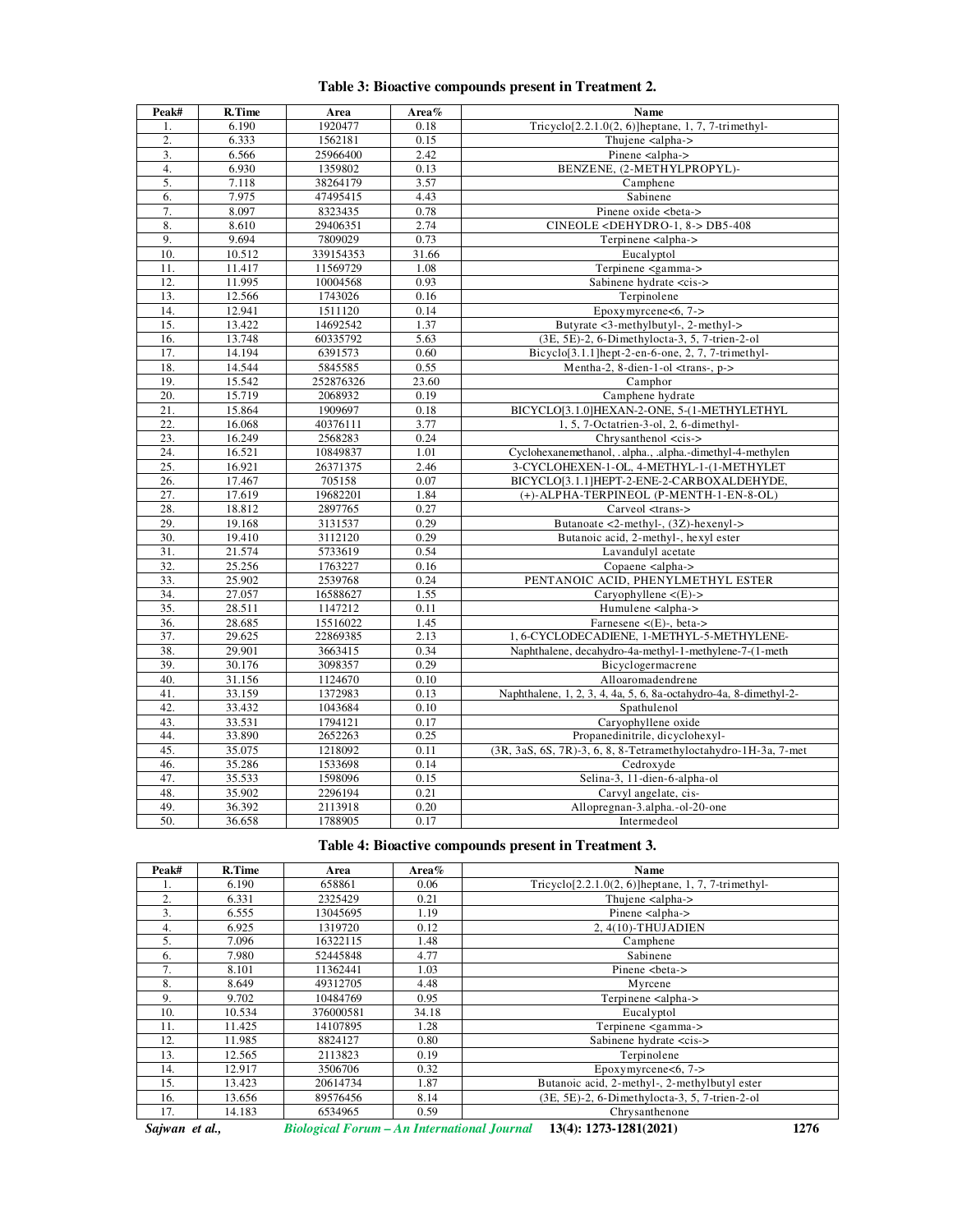| 18. | 14.484 | 7627010   | 0.69  | 3-THUJANOL                                                             |
|-----|--------|-----------|-------|------------------------------------------------------------------------|
| 19. | 15.390 | 123561348 | 11.23 | Camphor                                                                |
| 20. | 15.712 | 978859    | 0.09  | Ethanone, 1-[2-methyl-5-(1-methylethenyl)cyclopentyl]-, (              |
| 21. | 15.843 | 2787738   | 0.25  | BICYCLO[3.1.0]HEXAN-2-ONE, 5-(1-METHYLETHYL                            |
| 22. | 16.112 | 62647353  | 5.70  | 1, 5, 7-Octatrien-3-ol, 2, 6-dimethyl-                                 |
| 23. | 16.266 | 2855340   | 0.26  | Verbenol <trans-></trans->                                             |
| 24. | 16.538 | 12543751  | 1.14  | Cyclohexanemethanol, .alpha., .alpha.-dimethyl-4-methylen              |
| 25. | 16.930 | 36405689  | 3.31  | 3-CYCLOHEXEN-1-OL, 4-METHYL-1-(1-METHYLETH                             |
| 26. | 17.480 | 884173    | 0.08  | Bicyclo <sup>[3.1.1]</sup> hept-2-ene-2-carboxaldehyde, 6, 6-dimethyl- |
| 27. | 17.641 | 37235451  | 3.39  | 3-Cyclohexene-1-methanol, .alpha., .alpha., 4-trimethyl-, (R)          |
| 28. | 18.398 | 718604    | 0.07  | TRANS-3(10)-CAREN-2-OL                                                 |
| 29. | 18.809 | 3267723   | 0.30  | (3E, 5E)-2, 6-Dimethylocta-3, 5, 7-trien-2-ol                          |
| 30. | 19.158 | 998662    | 0.09  | Butanoate <2-methyl-, $(3Z)$ -hexenyl->                                |
| 31. | 21.092 | 2764390   | 0.25  | Bicyclo <sup>[3.1.1</sup> ] hept-3-ene, 4, 6, 6-trimethyl-2-vinyloxy-  |
| 32. | 21.325 | 1792847   | 0.16  | $5-(Furan-3-yl)-2-methylpent-1-en-3-ol$                                |
| 33. | 21.576 | 9263416   | 0.84  | Lavandulyl acetate                                                     |
| 34. | 25.252 | 1810641   | 0.16  | Copaene <alpha-></alpha->                                              |
| 35. | 25.891 | 5023595   | 0.46  | PENTANOIC ACID, PHENYLMETHYL ESTER                                     |
| 36. | 27.064 | 20044084  | 1.82  | Caryophyllene $\langle$ (E)->                                          |
| 37. | 28.512 | 1434856   | 0.13  | Humulene <alpha-></alpha->                                             |
| 38. | 28.692 | 19108456  | 1.74  | Farnesene $\lt$ (E)-, beta->                                           |
| 39. | 29.632 | 25637761  | 2.33  | 1, 6-CYCLODECADIENE, 1-METHYL-5-METHYLENE-                             |
| 40. | 29.904 | 5346385   | 0.49  | Naphthalene, decahydro-4a-methyl-1-methylene-7-(1-meth                 |
| 41. | 30.182 | 3736642   | 0.34  | Bicyclogermacrene                                                      |
| 42. | 33.156 | 1340411   | 0.12  | Naphthalene, 1, 2, 3, 4, 4a, 5, 6, 8a-octahydro-4a, 8-dimethyl-2-      |
| 43. | 33.433 | 1651467   | 0.15  | Spathulenol                                                            |
| 44. | 33.533 | 2352869   | 0.21  | Caryophyllene oxide                                                    |
| 45. | 33.708 | 1006632   | 0.09  | 1, 4A, 7, 7-TETRAMETHYLDECAHYDROCYCLOPROPA                             |
| 46. | 33.887 | 3153229   | 0.29  | Propanedinitrile, dicyclohexyl-                                        |
| 47. | 35.078 | 2936537   | 0.27  | (3R, 3aS, 6S, 7R)-3, 6, 8, 8-Tetramethyloctahydro-1H-3a, 7-met         |
| 48. | 35.283 | 4015713   | 0.37  | Longifolenaldehyde                                                     |
| 49. | 35.534 | 3453586   | 0.31  | Selina-3, 11-dien-6-alpha-ol                                           |
| 50. | 35.895 | 3547965   | 0.32  | Carvyl tiglate, cis-                                                   |
| 51. | 36.369 | 4276862   | 0.39  | Allopregnan-3.alpha.-ol-20-one                                         |
| 52. | 36.660 | 3775549   | 0.34  | Intermedeol                                                            |
| 53. | 37.519 | 1392115   | 0.13  | (1R, 7S, E)-7-Isopropyl-4, 10-dimethylenecyclodec-5-enol               |

**Table 5: Bioactive compounds present in Treatment 4.** 

| Peak#             | R.Time | Area      | Area% | <b>Name</b>                                                          |
|-------------------|--------|-----------|-------|----------------------------------------------------------------------|
| 1.                | 6.189  | 1827798   | 0.17  | Tricyclo <sup>[2.2.1.0(2, 6)</sup> ]heptane, 1, 7, 7-trimethyl-      |
| $\overline{2}$ .  | 6.332  | 1976647   | 0.19  | Thujene <alpha-></alpha->                                            |
| 3.                | 6.561  | 22231957  | 2.10  | Pinene <alpha-></alpha->                                             |
| 4.                | 6.928  | 2092294   | 0.20  | Bicyclo <sup>[3.1.0]</sup> hex-2-ene, 4-methylene-1-(1-methylethyl)- |
| 5.                | 7.113  | 35827121  | 3.38  | Camphene                                                             |
| 6.                | 7.974  | 48398964  | 4.56  | Sabinene                                                             |
| 7.                | 8.097  | 9049282   | 0.85  | Pinene<br>beta->                                                     |
| 8.                | 8.604  | 28762222  | 2.71  | $CINEOLE <$ DEHYDRO-1, 8-> DB5-408                                   |
| 9.                | 9.701  | 9659640   | 0.91  | Terpinene <alpha-></alpha->                                          |
| 10.               | 10.538 | 377431647 | 35.57 | Eucalyptol                                                           |
| 11.               | 11.424 | 15204341  | 1.43  | Terpinene <gamma-></gamma->                                          |
| 12.               | 11.992 | 6344783   | 0.60  | Sabinene hydrate <cis-></cis->                                       |
| 13.               | 12.566 | 1958315   | 0.18  | Terpinolene                                                          |
| 14.               | 13.418 | 13280674  | 1.25  | Butanoic acid, 2-methyl-, 2-methylbutyl ester                        |
| 15.               | 13.679 | 37782974  | 3.56  | (3E, 5E)-2, 6-Dimethylocta-3, 5, 7-trien-2-ol                        |
| 16.               | 14.209 | 9359380   | 0.88  | Sabina ketone <dehydro-></dehydro->                                  |
| 17.               | 14.510 | 3861975   | 0.36  | 2-Cyclohexen-1-ol, 1-methyl-4-(1-methylethyl)-, trans-               |
| 18.               | 15.504 | 224338835 | 21.15 | Camphor                                                              |
| 19.               | 15.712 | 1892822   | 0.18  | 2, 2-Dimethylocta-3, 4-dienal                                        |
| 20.               | 15.844 | 2866679   | 0.27  | BICYCLO[3.1.0]HEXAN-2-ONE, 5-(1-METHYLETHYL                          |
| 21.               | 16.040 | 29567247  | 2.79  | 1, 5, 7-Octatrien-3-ol, 2, 6-dimethyl-                               |
| 22.               | 16.234 | 4687352   | 0.44  | Chrysanthenol <cis-></cis->                                          |
| 23.               | 16.512 | 8629721   | 0.81  | Cyclohexanemethanol, .alpha., .alpha.-dimethyl-4-methylen            |
| 24.               | 16.921 | 32223166  | 3.04  | 3-CYCLOHEXEN-1-OL, 4-METHYL-1-(1-METHYLETH                           |
| 25.               | 17.470 | 1061490   | 0.10  | BICYCLO[3.1.1]HEPT-2-ENE-2-CARBOXALDEHYDE,                           |
| 26.               | 17.614 | 20419809  | 1.92  | (+)-ALPHA-TERPINEOL (P-MENTH-1-EN-8-OL)                              |
| 27.               | 18.389 | 1032590   | 0.10  | TRANS-3(10)-CAREN-2-OL                                               |
| 28.               | 18.820 | 2507831   | 0.24  | $Carveol <$ $<$ trans- $>$                                           |
| 29.               | 19.167 | 2307943   | 0.22  | Butanoate $\langle 2\text{-methyl-}, (3Z)\text{-hexenyl-}\rangle$    |
| 30.               | 19.410 | 2053628   | 0.19  | Butanoic acid, 2-methyl-, hexyl ester                                |
| 31.               | 21.571 | 6205756   | 0.58  | Lavandulyl acetate                                                   |
| 32.               | 25.253 | 1921539   | 0.18  | Copaene <alpha-></alpha->                                            |
| $\overline{33}$ . | 25.901 | 2895521   | 0.27  | 9, 12, 15-Octadecatrienoicacid, phenylmethylester, (Z, Z, Z)         |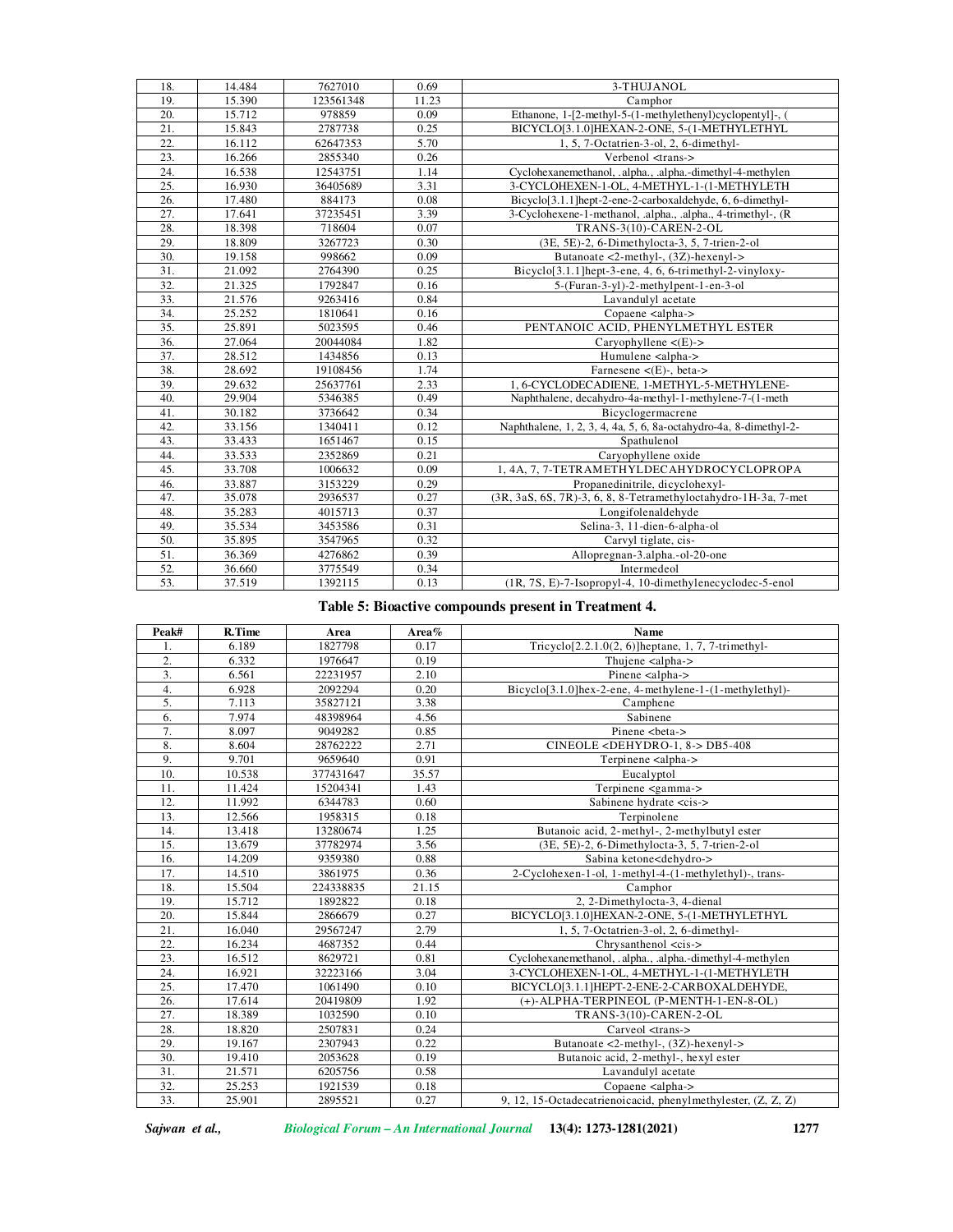| 34. | 27.062 | 20814433 | 1.96 | Caryophyllene $\langle (E) - \rangle$                          |
|-----|--------|----------|------|----------------------------------------------------------------|
| 35. | 28.510 | 1461769  | 0.14 | Humulene <alpha-></alpha->                                     |
| 36. | 28.689 | 18276880 | 1.72 | Farnesene $\lt$ (E)-, beta->                                   |
| 37. | 29.631 | 26202041 | 2.47 | 1, 6-CYCLODECADIENE, 1-METHYL-5-METHYLENE-                     |
| 38. | 29.901 | 2995082  | 0.28 | Naphthalene, decahydro-4a-methyl-1-methylene-7-(1-meth         |
| 39. | 30.180 | 4190083  | 0.39 | Bicyclogermacrene                                              |
| 40. | 31.158 | 1259540  | 0.12 | Isogermacrene D                                                |
| 41. | 33.427 | 1416167  | 0.13 | Spathulenol                                                    |
| 42. | 33.532 | 1972181  | 0.19 | Caryophyllene oxide                                            |
| 43. | 33.889 | 2722659  | 0.26 | Propanedinitrile, dicyclohexyl-                                |
| 44. | 35.077 | 2426520  | 0.23 | (3R, 3aS, 6S, 7R)-3, 6, 8, 8-Tetramethyloctahydro-1H-3a, 7-met |
| 45. | 35.285 | 1909099  | 0.18 | TRICYCLO[8.6.0.0E2, 9]HEXADECAN-8, 16, KOPF, SCH               |
| 46. | 35.531 | 1452490  | 0.14 | Selina-3, 11-dien-6-alpha-ol                                   |
| 47. | 35.901 | 1985558  | 0.19 | Carvyl tiglate, cis-                                           |
| 48. | 36.663 | 2201670  | 0.21 | Pogostol                                                       |

# **Table 6: bioactive compounds presents in Treatment 5.**

| Peak#            | R.Time | Area      | Area $%$ | Name                                                                 |
|------------------|--------|-----------|----------|----------------------------------------------------------------------|
| 1.               | 6.190  | 1949668   | 0.18     | Tricyclo $[2.2.1.0(2, 6)]$ heptane, 1, 7, 7-trimethyl-               |
| 2.               | 6.333  | 1618437   | 0.15     | Thujene <alpha-></alpha->                                            |
| 3.               | 6.562  | 22597881  | 2.11     | Pinene <alpha-></alpha->                                             |
| $\overline{4}$ . | 6.929  | 1858290   | 0.17     | Bicyclo <sup>[3.1.0]</sup> hex-2-ene, 4-methylene-1-(1-methylethyl)- |
| 5.               | 7.115  | 38069925  | 3.56     | Camphene                                                             |
| 6.               | 7.975  | 49249052  | 4.60     | Sabinene                                                             |
| 7.               | 8.095  | 7425839   | 0.69     | Pinene<br>beta->                                                     |
| 8.               | 8.595  | 22174127  | 2.07     | CINEOLE <dehydro-1, 8-=""> DB5-408</dehydro-1,>                      |
| 9.               | 9.697  | 8176765   | 0.76     | Terpinene <alpha-></alpha->                                          |
| 10.              | 10.514 | 355082367 | 33.20    | Eucalyptol                                                           |
| 11.              | 11.423 | 14221955  | 1.33     | Terpinene <gamma-></gamma->                                          |
| 12.              | 11.999 | 5596009   | 0.52     | Sabinene hydrate <cis-></cis->                                       |
| 13.              | 12.567 | 1903654   | 0.18     | Terpinolene                                                          |
| 14.              | 13.422 | 8862847   | 0.83     | Butanoic acid, 2-methyl-, 2-methylbutyl ester                        |
| 15.              | 13.733 | 56561218  | 5.29     | (3E, 5E)-2, 6-Dimethylocta-3, 5, 7-trien-2-ol                        |
| 16.              | 14.196 | 4882774   | 0.46     | Bicyclo <sup>[3.1.1]</sup> hept-2-en-6-one, 2, 7, 7-trimethyl-       |
| 17.              | 14.556 | 2715063   | 0.25     | Menth-2-en-1-ol <cis-, para-=""></cis-,>                             |
| 18.              | 15.539 | 257875964 | 24.11    | Camphor                                                              |
| 19.              | 15.700 | 1624416   | 0.15     | Camphene hydrate                                                     |
| 20.              | 15.857 | 1461373   | 0.14     | BICYCLO[3.1.0]HEXAN-2-ONE, 5-(1-METHYLETHYL                          |
| 21.              | 16.072 | 39787817  | 3.72     | 1, 5, 7-Octatrien-3-ol, 2, 6-dimethyl-                               |
| 22.              | 16.253 | 4882144   | 0.46     | Chrysanthenol <cis-></cis->                                          |
| 23.              | 16.526 | 13481349  | 1.26     | Cyclohexanemethanol, .alpha., .alpha.-dimethyl-4-methylen            |
| 24.              | 16.932 | 38142022  | 3.57     | 3-CYCLOHEXEN-1-OL, 4-METHYL-1-(1-METHYLET                            |
| 25.              | 17.627 | 22567292  | 2.11     | (+)-ALPHA-TERPINEOL (P-MENTH-1-EN-8-OL)                              |
| 26.              | 18.393 | 1711961   | 0.16     | TRANS-3(10)-CAREN-2-OL                                               |
| 27.              | 18.825 | 2585098   | 0.24     | trans-Carveol                                                        |
| 28.              | 19.168 | 1967076   | 0.18     | Butanoate $\langle 2\text{-methyl-}, (3Z)\text{-hexenyl-}\rangle$    |
| 29.              | 21.573 | 6201472   | 0.58     | Lavandulyl acetate                                                   |
| 30.              | 25.256 | 1645138   | 0.15     | Copaene <alpha-></alpha->                                            |
| 31.              | 25.907 | 1329696   | 0.12     | PENTANOIC ACID, PHENYLMETHYL ESTER                                   |
| 32.              | 27.049 | 13615900  | 1.27     | Caryophyllene $\langle (E) - \rangle$                                |
| 33.              | 28.513 | 930198    | 0.09     | Humulene <alpha-></alpha->                                           |
| 34.              | 28.688 | 18045668  | 1.69     | Farnesene $\lt(E)$ -, beta->                                         |
| 35.              | 29.621 | 20447354  | 1.91     | 1, 6-CYCLODECADIENE, 1-METHYL-5-METHYLENE-                           |
| 36.              | 29.900 | 2559233   | 0.24     | Naphthalene, decahydro-4a-methyl-1-methylene-7-(1-meth               |
| 37.              | 30.179 | 3070044   | 0.29     | Bicyclogermacrene                                                    |
| 38.              | 31.158 | 882347    | 0.08     | Alloaromadendrene                                                    |
| 39.              | 33.158 | 1329356   | 0.12     | Naphthalene, 1, 2, 3, 4, 4a, 5, 6, 8a-octahydro-4a, 8-dimethyl-2-    |
| 40.              | 33.428 | 1695535   | 0.16     | Spathulenol                                                          |
| 41.              | 33.530 | 1376430   | 0.13     | Caryophyllene oxide                                                  |
| 42.              | 33.891 | 1522311   | 0.14     | PROPANEDINITRILE, DICYCLOHEXYL-                                      |
| 43.              | 35.067 | 1727384   | 0.16     | (3R, 3aS, 6S, 7R)-3, 6, 8, 8-Tetramethyloctahydro-1H-3a, 7-me        |
| 44.              | 35.275 | 480109    | 0.04     | Cedroxyde                                                            |
| 45.              | 35.902 | 763389    | 0.07     | Propanedinitrile, dicyclohexyl-                                      |
| 46.              | 36.660 | 1814983   | 0.17     | Pogostol                                                             |
| 47.              | 37.541 | 1039792   | 0.10     | (1R, 7S, E)-7-Isopropyl-4, 10-dimethylenecyclodec-5-enol             |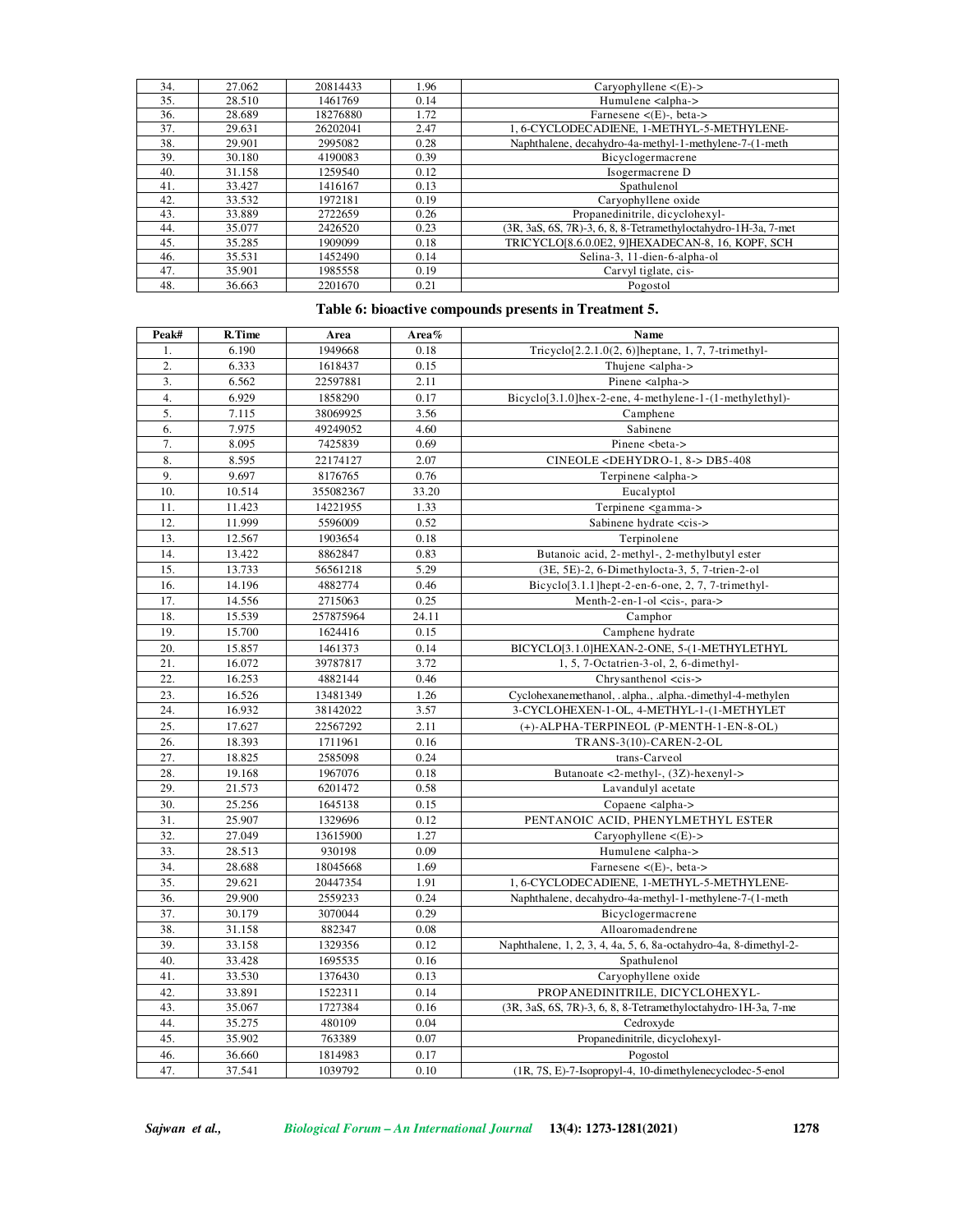| Peak# | R.Time | Area      | Area% | Name                                                                   |
|-------|--------|-----------|-------|------------------------------------------------------------------------|
| 1.    | 6.186  | 2467259   | 0.22  | Tricyclo <sup>[2.2.1.0(2, 6)</sup> ]heptane, 1, 7, 7-trimethyl-        |
| 2.    | 6.330  | 1444234   | 0.13  | Thujene <alpha-></alpha->                                              |
| 3.    | 6.558  | 22710591  | 2.06  | Pinene <alpha-></alpha->                                               |
| 4.    | 6.926  | 1897180   | 0.17  | 2, 4(10)-THUJADIEN                                                     |
| 5.    | 7.118  | 44447644  | 4.03  | Camphene                                                               |
| 6.    | 7.963  | 41915256  | 3.80  | Sabinene                                                               |
| 7.    | 8.088  | 5933049   | 0.54  | Pinene <beta-></beta->                                                 |
| 8.    | 8.632  | 29577133  | 2.68  | Myrcene                                                                |
| 9.    | 9.683  | 8006003   | 0.73  | Terpinene <alpha-></alpha->                                            |
| 10.   | 10.488 | 328987810 | 29.80 | Eucalyptol                                                             |
| 11.   | 11.412 | 12159971  | 1.10  | Terpinene <gamma-></gamma->                                            |
| 12.   | 11.993 | 7032574   | 0.64  | 4-THUJANOL, STEREOISOMER                                               |
| 13.   | 12.564 | 2368843   | 0.21  | Terpinolene                                                            |
| 14.   | 13.419 | 7119650   | 0.64  | 1-Heptanol, 2-propyl-                                                  |
| 15.   | 13.769 | 61880985  | 5.60  | (3E, 5E)-2, 6-Dimethylocta-3, 5, 7-trien-2-ol                          |
| 16.   | 14.235 | 7125913   | 0.65  | Sabina ketone <dehydro-></dehydro->                                    |
| 17.   | 14.570 | 4091193   | 0.37  | Mentha-2, 8-dien-1-ol <trans-, p-=""></trans-,>                        |
| 18.   | 15.564 | 287026893 | 26.00 | Camphor                                                                |
| 19.   | 15.722 | 2630527   | 0.24  | Cyclopentanol, 1, 2-dimethyl-3-(1-methylethenyl)-, [1R-(1.             |
| 20.   | 15.859 | 2341224   | 0.21  | BICYCLO[3.1.0]HEXAN-2-ONE, 5-(1-METHYLETHYL                            |
| 21.   | 16.067 | 44276547  | 4.01  | 1, 5, 7-Octatrien-3-ol, 2, 6-dimethyl-                                 |
| 22.   | 16.247 | 3220097   | 0.29  | Chrysanthenol <cis-></cis->                                            |
| 23.   | 16.519 | 8365141   | 0.76  | Cyclohexanemethanol, .alpha., .alpha.-dimethyl-4-methylen              |
| 24.   | 16.919 | 28271717  | 2.56  | $3$ -Cyclohexen-1-ol, 4-methyl-1- $(1$ -methylethyl)-, $(R)$ -         |
| 25.   | 17.467 | 662538    | 0.06  | Bicyclo <sup>[3.1.1]</sup> hept-2-ene-2-carboxaldehyde, 6, 6-dimethyl- |
| 26.   | 17.616 | 17891636  | 1.62  | .alpha.-Terpineol                                                      |
| 27.   | 18.817 | 2839861   | 0.26  | Carveol <trans-></trans->                                              |
| 28.   | 19.166 | 3047375   | 0.28  | Butanoate <2-methyl-, (3Z)-hexenyl->                                   |
| 29.   | 19.406 | 1496334   | 0.14  | Butanoic acid, 2-methyl-, hexyl ester                                  |
| 30.   | 21.568 | 5523432   | 0.50  | Lavandulyl acetate                                                     |
| 31.   | 25.250 | 2231324   | 0.20  | Copaene <alpha-></alpha->                                              |
| 32.   | 25.894 | 2336957   | 0.21  | PENTANOIC ACID, PHENYLMETHYL ESTER                                     |
| 33.   | 27.059 | 20901127  | 1.89  | Caryophyllene $\lt(E)$ ->                                              |
| 34.   | 28.492 | 1161464   | 0.11  | Humulene <alpha-></alpha->                                             |
| 35.   | 28.696 | 25300517  | 2.29  | Farnesene $\lt$ (E)-, beta->                                           |
| 36.   | 29.631 | 27839259  | 2.52  | 1, 6-CYCLODECADIENE, 1-METHYL-5-METHYLENE-                             |
| 37.   | 29.898 | 2669471   | 0.24  | Naphthalene, decahydro-4a-methyl-1-methylene-7-(1-meth                 |
| 38.   | 30.176 | 5224643   | 0.47  | Bicyclogermacrene                                                      |
| 39.   | 31.151 | 1093600   | 0.10  | Isogermacrene D                                                        |
| 40.   | 33.153 | 886365    | 0.08  | Naphthalene, 1, 2, 3, 4, 4a, 5, 6, 8a-octahydro-4a, 8-dimethyl-2-      |
| 41.   | 33.422 | 2073445   | 0.19  | Spathulenol                                                            |
| 42.   | 33.528 | 2312666   | 0.21  | Caryophyllene oxide                                                    |
| 43.   | 33.692 | 1323822   | 0.12  | Acetoxyelemol<8-alpha->                                                |
| 44.   | 33.887 | 1436605   | 0.13  | Propanedinitrile, dicyclohexyl-                                        |
| 45.   | 35.071 | 2528001   | 0.23  | (3R, 3aS, 6S, 7R)-3, 6, 8, 8-Tetramethyloctahydro-1H-3a, 7-met         |
| 46.   | 35.267 | 1187914   | 0.11  | Cedroxyde                                                              |
| 47.   | 35.528 | 1601209   | 0.15  | Selina-3, 11-dien-6-alpha-ol                                           |
| 48.   | 35.897 | 1501832   | 0.14  | Carvyl angelate, cis-                                                  |
| 49.   | 36.645 | 1732949   | 0.16  | Intermedeol                                                            |
| 50.   | 37.507 | 2002459   | 0.18  | (1R, 7S, E)-7-Isopropyl-4, 10-dimethylenecyclodec-5-enol               |
|       |        |           |       |                                                                        |

### **Table 7: Bioactive compounds present in Treatment 6.**

1-8 cineole was found to be the major bioactive compound in the oil of different treatments except in T1 (control). In T1 main bioactive compound is camphor. *A. annua* plants growing in India, camphor (10.5- 44.4%) was found to be the dominant bioactive compounds of essential oil (Woerdenbag *et al.* 1994; Juteau *et al*., 2002; Padalia *et al.* 2011; Verma *et al.* 2011; Rana *et al*., 2013). Artemisia ketone absent in all six treatments.In this analysis chemical nature of compounds are monoterpene hydrocarbon, oxygenated monoterpene, monoterpene alcohol, sesqui-terpene hydrocarbon, oxygenated sesqui-terpene and oxygenated di-terpene.Various biochemical compounds in *A. annua* essential oil have been identified.

Artemisia ketone (52.9%), 1.8- cineole (8.4%) and camphor (6.0%) were the major components *A. annua*

compounds of the essential oil (Jain *et al*., 2002). Soylu *et al.,* (2005) recorded that chemical profile of *A. annua* essential oil was rich in camphor (31.7%), Eucalyptol (10.1%), caryophyllene oxide (7.1%), α-copaene (3.4%) and camphene (3.3%). Tzenkova *et al.,* (2010) reported that *A. annua* growing wild in Bulgaria, the main bioactive component of essential oil was found to be α-caryophillene (24.73%), α- cuvebene (13.53%), Artemisia ketone (8.45%), α-selinene (8.21%), αcopaene (7.24%), and camphor (3.61%). Significant quantitative variations in the content percentage of different bioactive constituents in essential oils from *A. annua* have been verified. The deviation between chemical profile of the essential oil is commonly influenced by the harvesting period, the pH of soils, fertilizer, and the geographic location, subspecies or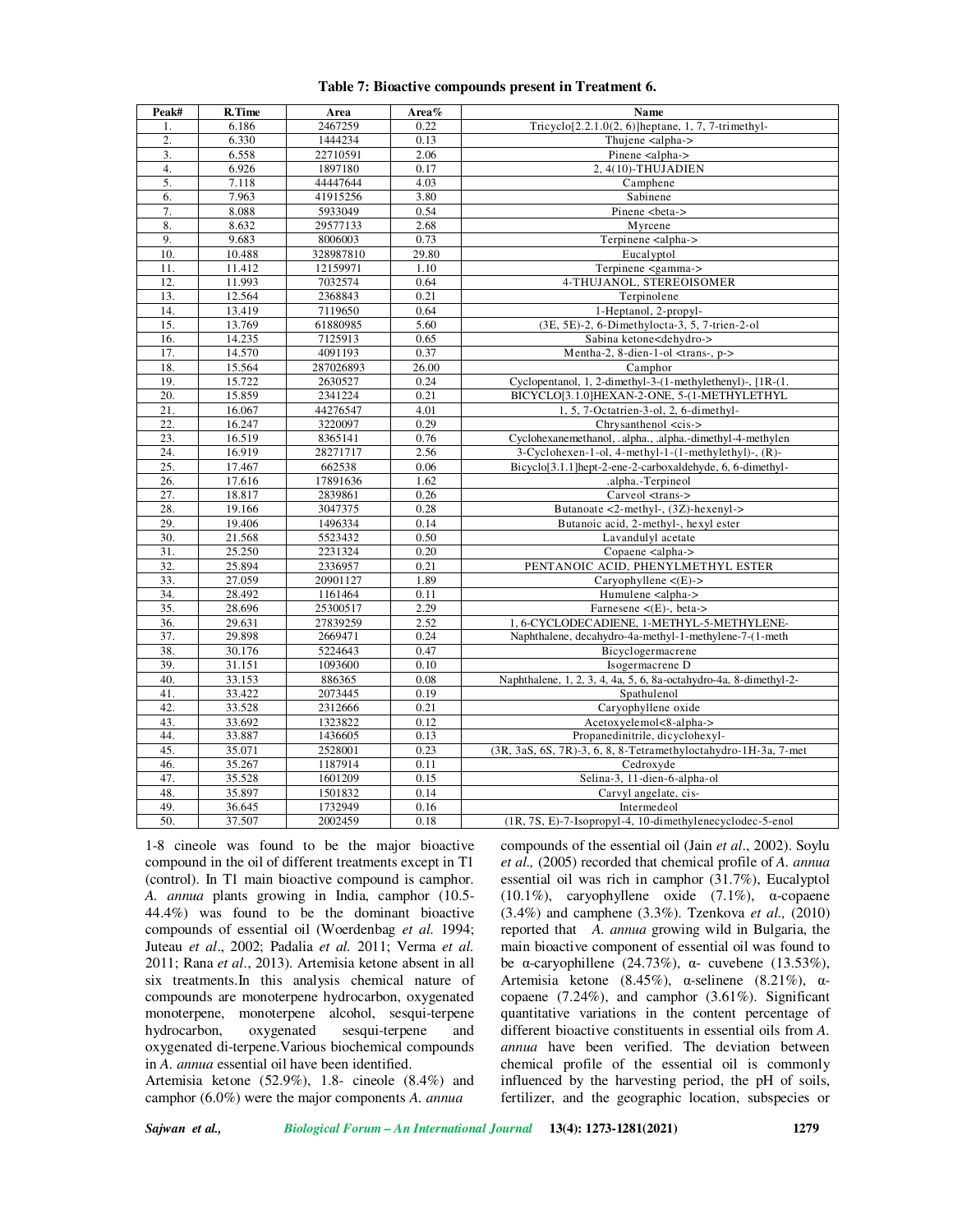chemotype, choice of plant part or extraction method, and the choice and stage of drying conditions (Bilia *et al.,* 2014).

## **CONCLUSION**

In conclusions our results showed that the different treatment (organic manures) also affect the content  $(\%)$ and chemical profile of essential oil (%) obtained from *A. annua* cv. CIM Arogya. The essential oil content was low in T1 (0.64%), but significantly increasing in the other treatment (0.71%, 0.68%, 0.72%, 1.4% and 0.98 % in T2, T3, T4, T5 and T6 respectively). Major bioactive constituients 1.8-cineole (Eucalyptol), camphor and (3E, 5E)-2, 6- Dimethylcota-3, 5, 7 trien-2-ol) amounts were diverse in different treatments. On the basis of chemical profiles and odors of the oils, it is suggested that the cultivars *A. annua* L. cv. CIM Arogya of may be of importance for differential use in pharmaceuticals, aromatherapy, perfumery and cosmetics.

**Acknowledgement.** The authors are the extremely grateful to Joint director, Medicinal Research and Development Centre (MRDC) Pantnagar, for providing all facilities and kind supports during this experiment work. **Conflict of Interest.** None.

## **REFERENCES**

- Ahmad, A. and Mishra L. N. (1994). Terpenoids from *Artemisia annua* and constituents of its essential oil. *Phytochemistry, 37*(1): 183–186.
- Bhakuni, R. S., Jain, D .C. and Sharma, R. P. (2002). Phytochemistry of *Artemisia annua* and the development of artemisinin-derived antimalarial agents. In: Wright, C.W. (Ed.), Artemisia. Taylor & Francis, London, UK. 211–248.
- Bilia, A. R., Santomauro, F., Sacco, C., Bergonzi, M. C. and Donato, R. (2014). Essential oil of *Artemisia annua* L.: an extraordinary component with numerous<br>antimicrobial properties. Evidence-based antimicrobial properties. Evidence-based complementary and alternative medicine.
- Brown, G. D. (2010). The biosynthesis of artemisinin (Qinghaosu) and the phytochemistry of *Artemisia annua* L. (Qinghao). *Molecules, 15*(11): 7603– 7698.
- Efferth, T. (2007). Willmar Schwabe Award 2006: antiplasmodial and antitumor activity of artimisininfrom bench to bedside. *Planta Medica, 73*: 299-309.
- Elfawal, M. A., Towler, M. J., Reich, N. G., Golenbock, D., Weathers, P. J. and Rich, S. M. (2012). Dried whole plant *Artemisia annua* as an antimalarial therapy. *Plos One*, *7*: 1-7.
- Holm, Y., Laakso, I., Hiltunen, R. and Galambosi, B. (1998). Variation in the essential oil composition of *Artemisia annua* L. of different origin cultivated in Finland. *Flavour and Fragrance Journal*, *12*(4): 241–246.
- Hsu, E. (2006). Reflections on the discovery of the antimalarial qinghao. *British Journal of Clinical Pharmacology*, *61*: 666-670.
- Jain, N., Srivastava, S. K., Aggarwal, K. K., Kumar, S. and Syamasundar, K. V. (2002). Essential oil composition of *Artemisia annua* L. "Asha" from the plains of northern India. *Journal of Essential Oil Research, 14*(4): 305-307.
- Juteau, F., Masotti, V., Bessie're, J. M., Dherbomez, M. and Viano, J. (2002). Antibacterial and antioxi- dant

activities of *Artemisia annua* essential oil. *Fitoterapia, 73*: 532–535.

- Klayman, D. L. (1985). Qinghaosu (artemisinin): An antimalarial drug from China. *Science*, *228*: 1049- 1055.
- Kumar, S., Kumari, R. and Pandey, R. (2015). New insightguided approaches to detect, cure, prevent and eliminate malaria. *Protoplasma*, *252*: 717-753.
- Lenardis, A. E., Morvillo, C. M., Gil, A. and de la Fuente, E. B. (2011). Arthropod communities related to different mixtures of oil (*Glycine max* L. Merr.) and essential oil (*Artemisia annua* L.) crops. *Industrial Crops and Products*, *34*(2): 1340–1347.
- Malik, A. A., Showkat, J. A., Mir, R., Ali, A. and Abdin, M. Z. (2009). Influence of chemical and biological treatments on volatile oil composition of *Artemisia annua* Linn. *Industrial Crops and Products*, *30*(3): 380–383.
- Menard, D. and Dondorp, A. (2017). Antimalarial drug resistance: a threat to malaria elimination. *Cold Spring Harbor Perspectives in Medicine*, *7*:1-24.
- Mucciarelli, M. and Maffei, M. (2002). Introduction to the genus. In: Artemisia. Wright CW (Ed.) Taylor and Francis, London, UK. 1-42.
- Nibret, E. and Wink, M. (2010). Volatile components of four Ethiopian Artemisia species extracts and their in vitro antitrypanosomal and cytotoxic activities. *Phytomedicine, 17*(5): 369-374.
- Padalia, R. C., Verma, R.. S, Chauhan, A., Chanotiya, C. S. and Yadav, A. (2011). Variation in the vola- tile constituents of *Artemisia annua* var. CIM-Arogya during plant ontogeny. *Natural Product Communications, 6*: 239–242.
- Pandey, A. K., Kumar, P., Singh, P., Tripathi, N. N. and Bajpai, V. V. (2016). Essential Oils: sources of antimicrobials and food preservatives. *Frontiers Microbiology*, *7*: 2161.
- Pandey, A. K. and Singh, P. (2017). The genus Artemisia: A 2012-2017 literature review on chemical composition, antimicrobial, insecticidal and antioxidant activities of essential oil. *Medicines, 4*: E68.
- Pellicer, J., Garcia, S., Garnatje, T., Oriane, H., Korobkov, A. A., Dariimaa S. and Vallès, J. (2007). Chromosome counts in Asian Artemisia L. (Asteraceae) species: from diploids to the first report of the highest polyploidy in the genus. *Botanical Journal of the Linnean Society, 153*(3): 301-310.
- Rana, V. S., Abirami, K., Blázquez, M. A. and Maiti, S. (2013). Essential oil composition of *Artemisia annua* L. at different growth stages. *Journal of Spices and Aromatic Crops*, *22*(2).
- Singh, M. (2000). Effect of nitrogen, phosphorus and potassium nutrition on herb, oil and artemisinin yield of *Artemsia annua* under semi-arid tropical condition. *Journal of Medicinal and Aromatic Plant Science*, *22*/4A: 368–369.
- Soylu, E. M., Yiğitbaş H., Tok, F. M., Soylu, S., Kurt, S., Baysal, O. and Kaya, A. D. (2005). Chemical composition and antifungal activity of the essential oil of *Artemisia annua* L. against foliar and soil-borne fungal pathogens. *Journal of Plant Diseases and Protection, 112*(3): 229-239.
- Tellez, M. R., Canel, C., Rimando, A. M. and Duke, S. O. (1999). Diferential accumulation of isoprenoids in glanded and glandless *Artemisia annua* L.. *Phytochemistry, 52*(6), 1035–1040.
- Tzenkova, R., Kamenarska, Z., Draganov, A. and Atanassov, A. (2010). Composition of *Artemisia annua* essential

*Sajwan et al., Biological Forum – An International Journal* **13(4): 1273-1281(2021) 1280**